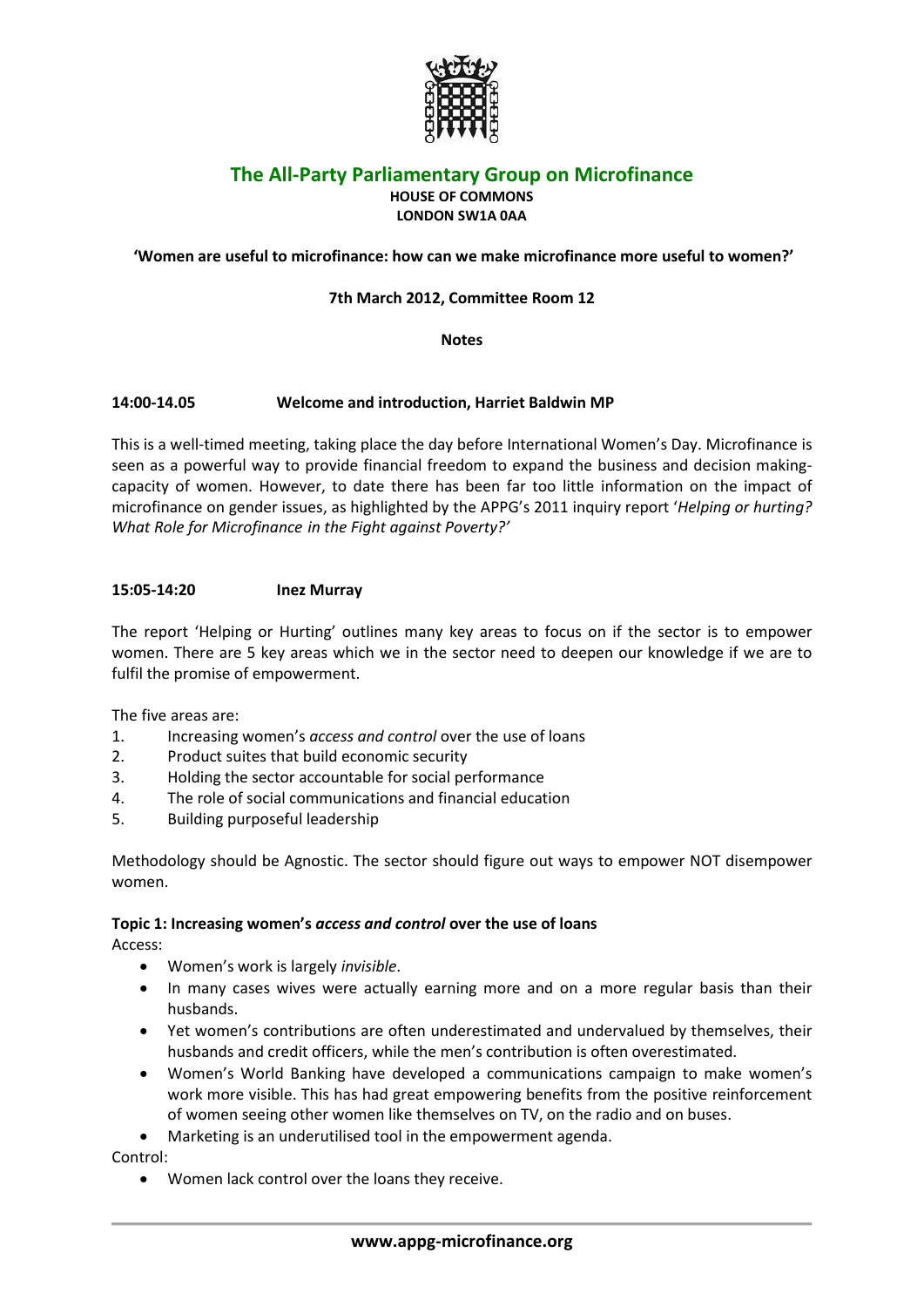- In many cases loans were handed over to their husbands. In one study conducted in 2006 approximately 60% of cash borrowers self-reported giving money to husbands or sons. However, the true figure is likely to be much higher, up to 80% in some cultures.
- *Money is power* in households. This is not an easy thing to change.
- But control over the use of the loan is fundamental if we are to empower women through accessing credit.
- It is not just the gendered nature of the labour market that drives this: institutional policies within microfinance institutions (MFIs) can also indirectly encouraged men to have power over money. For instance in one WWB member loans required a nominee. Though there was no institutional requirement for this to be a man, in practice these are usually husbands, fathers… aka men. Since husbands had to sign the loan agreement, many perceived this as an entitlement or ownership of the money. As a result many expressed the belief that women required permission for the use of money. In fact, as credit officers come from the same social background as clients in many cases they said that the husbands were responsible for the loans.

What needs to be done:

- There needs to be leadership buy-in to cultural change.
- Lending policies and procedures need to be *designed with gender outcomes* as a goal.
- Staff should be gender sensitised.
- Reward systems should be aligned with gender outcomes.

## **Topic 2: Product suites that build** *economic* **security**

Savings and insurance are key to reducing women's vulnerability and increasing their economic security.

- There are 3 reasons why women save: 1) Emergencies 2) Children's Education 3) Housing. Each of these require a different product tailored to the specific needs. Programmed savings accounts whereby clients can choose their savings goals as well as the amount they save and the length of time they will save for is a product being introduced by a number of WWB network members.
- The financial solution to health is insurance. This is a difficult area and not many solutions have been found, but one used by WWB is a micro-health insurance product called 'Caregiver' that covers the out-of-pocket expenses associated with hospitalization. Most widely used for births.
- The microfinance sector needs to figure out micro-housing and micro-mortgages.
- Women need property rights!
- There needs to be legal enforcement of property rights.
- A study done in Kerala showed that 40% of wives were subject to domestic violence whether they ran a business or not, but this dropped to 10% if they owned the house.

## **Topic 3: Holding the sector accountable for social performance**

 Although there have been recent industry-wide efforts to increase the inclusion of social performance into MFIs' management, reporting, and evaluation systems, these initiatives have not yet focused specifically on indicators that demonstrate impact on women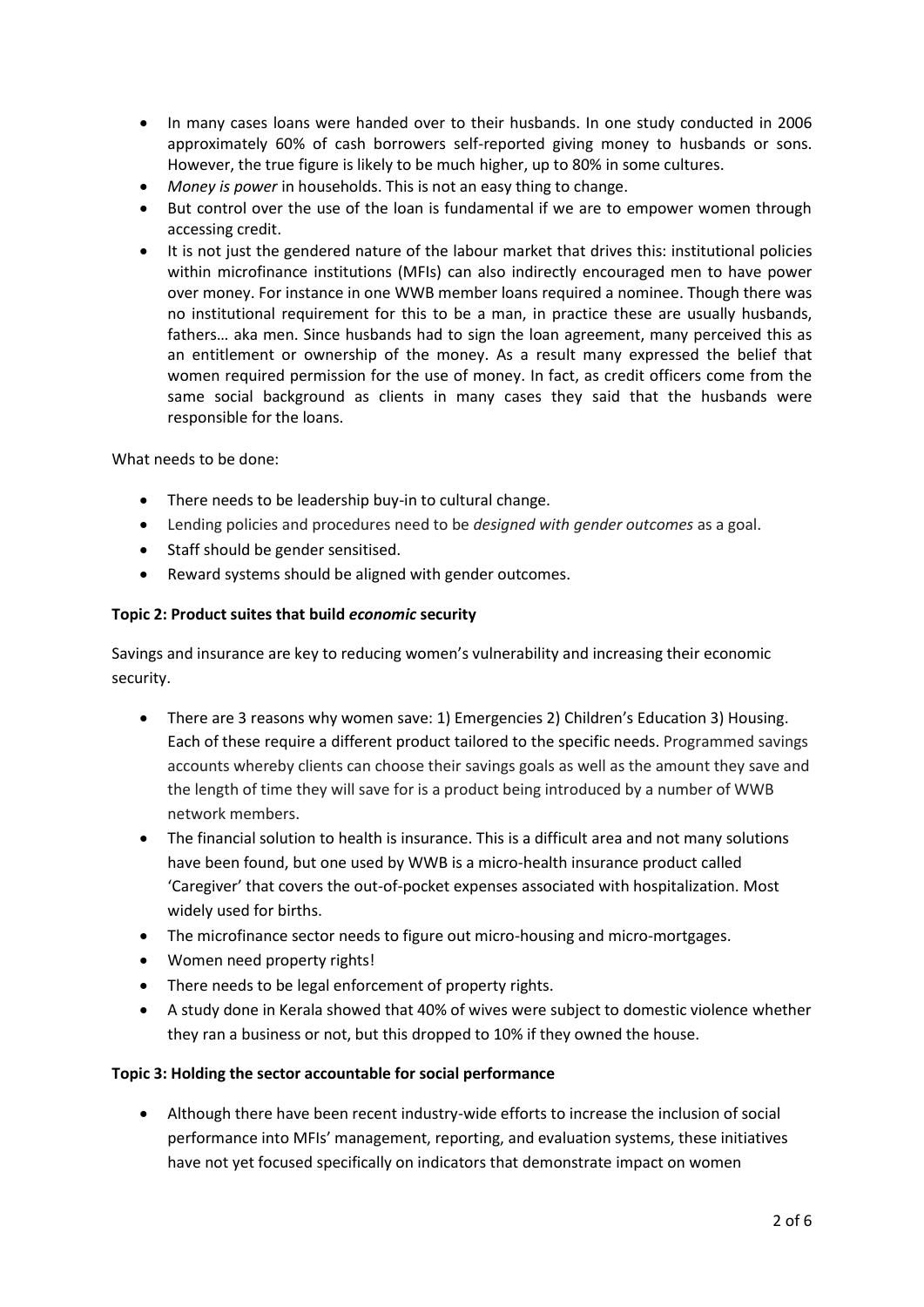- WWB is now working on the design and tracking of a comprehensive set of gender-based indicators that focus on three levels: the customer, the microfinance institution and the investor.
- There is an urgent need for sex-disaggregated indicators, beyond the percentage of women borrowers.
- Need for market research and customer segmentation to better understand the cultural context, household dynamics and needs of clients, particularly women, and inform the design of products needs to be emphasized. This is also relevant for client protection measures: men and women need different things from these.
- The need to track gender diversity in management and governance; in order to enhance the balance of experience and perspective at the institutional level, as well as ensuring that target markets (especially women) are well represented and served.

# **Topic 4: The role of social communications and financial education**

 A social communications approach, used serialized drama on radio or TV as a cornerstone of national campaigns, shows tremendous promise in changing cultural attitudes about gender roles.

## **Topic 5: Leadership**

- Building the industry's capacity to respond to the needs of women requires leadership. As the industry has commercialized we have seen less women at the helm and we have seen a struggle between commercial interests and social interests.
- Institutional capacity is the main restraint.
- Most CEOs say they have not learnt the basic management techniques. Leadership can and should be taught.

# **14:20-14:35 Dr Linda Mayoux**

Linda started off as one of the critics of the microfinance sector, but now very interested in microfinance and gender issues, particularly gender justice.

Why gender mainstreaming?

- Women are not the problem. Women are the norm. If microfinance cannot be useful for women it is not serving its purpose. **Women should not be seen as an extra add on. They are the core.**
- Human rights.
- Poverty reduction: income in women's hands spent more on family, than when given to men.
- Economic growth: higher growth in countries where they focus on gender equality.
- Financial stability.

## **The interactions between microfinance and gender are complex**

 **Microfinance can empower women in household decisions where they are usually least empowered, for example decisions related to the purchase of large consumer goods; however they can also make no difference, or even do harm.**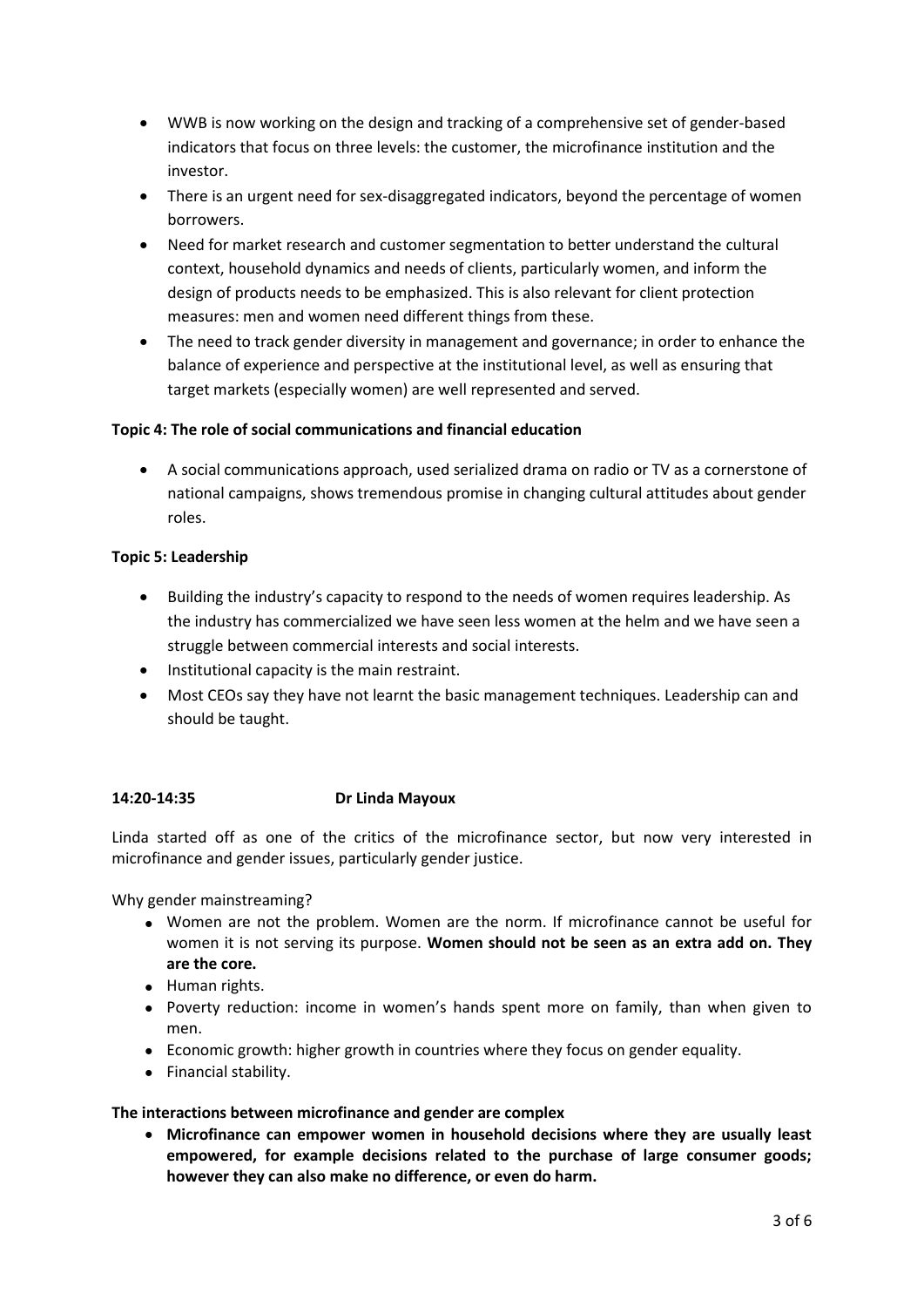- In Pakistan groups of women and men were asked to draw pictures of what they wanted in life. Responses included: mobile phones, fly in a plane to see world, women and men actually being together and working together with mutual respect, an end to domestic violence. The last picture Linda shared showed a woman dead in a cemetery – she had committed suicide because he couldn't stand her situation any more – the community said that 5% of women were on the edge of suicide.
- A lot of what is being done on access to finance is just enabling women to cope. How can we establish products that allow women to transform and challenge their situations? This needs to be built in to products.

Gender mainstreaming framework – Linda and colleagues have developed this and it could be useful for Social Performance Management in the microfinance sector. There are four main points:

- Do no harm
- Include women no discrimination
- Empower women
- Transform relationships between women and men

Do no harm:

- Products and services for women should not make women worse off.
- Products and services FOR MEN should not make women worse off.
- Microfinance should not replace state provision and services for health and education.

Including women

- Women have a right to non-discriminatory access to ALL loans and financial services.
- Women are **not one category**. Elderly women, young unmarried women, young married women etc... all have different issues and needs

Women's empowerment

- Beyond small increases in income. So far, microfinance often only helps them to cope, but not to challenge and transform.
- It is a false assumption that giving women money will automatically help them set up successful businesses.
- Microfinance for small income increases can decrease pressure to change market access. No pressure on husbands or society to change.

Gender transformation

- We need to create products for men that are enabling them to become the kinds of people they want to be, as often they do want to change. Gender relations can be questioned in the product application process, for example property rights, head of household/money. Application process can challenge household dynamics.
- If asset ownership is just for men, this creates conflict in households between men and women. Identified as a key cause of conflict.
- Saving products for men for girls' education. Not just responsibility for women.
- Encouraging men's general responsibility for household.

Group meetings of women can be a basis for collective action. This has fallen off the agenda with increasing commercialisation of the sector and focus on financial sustainability, but it can be consistent with this.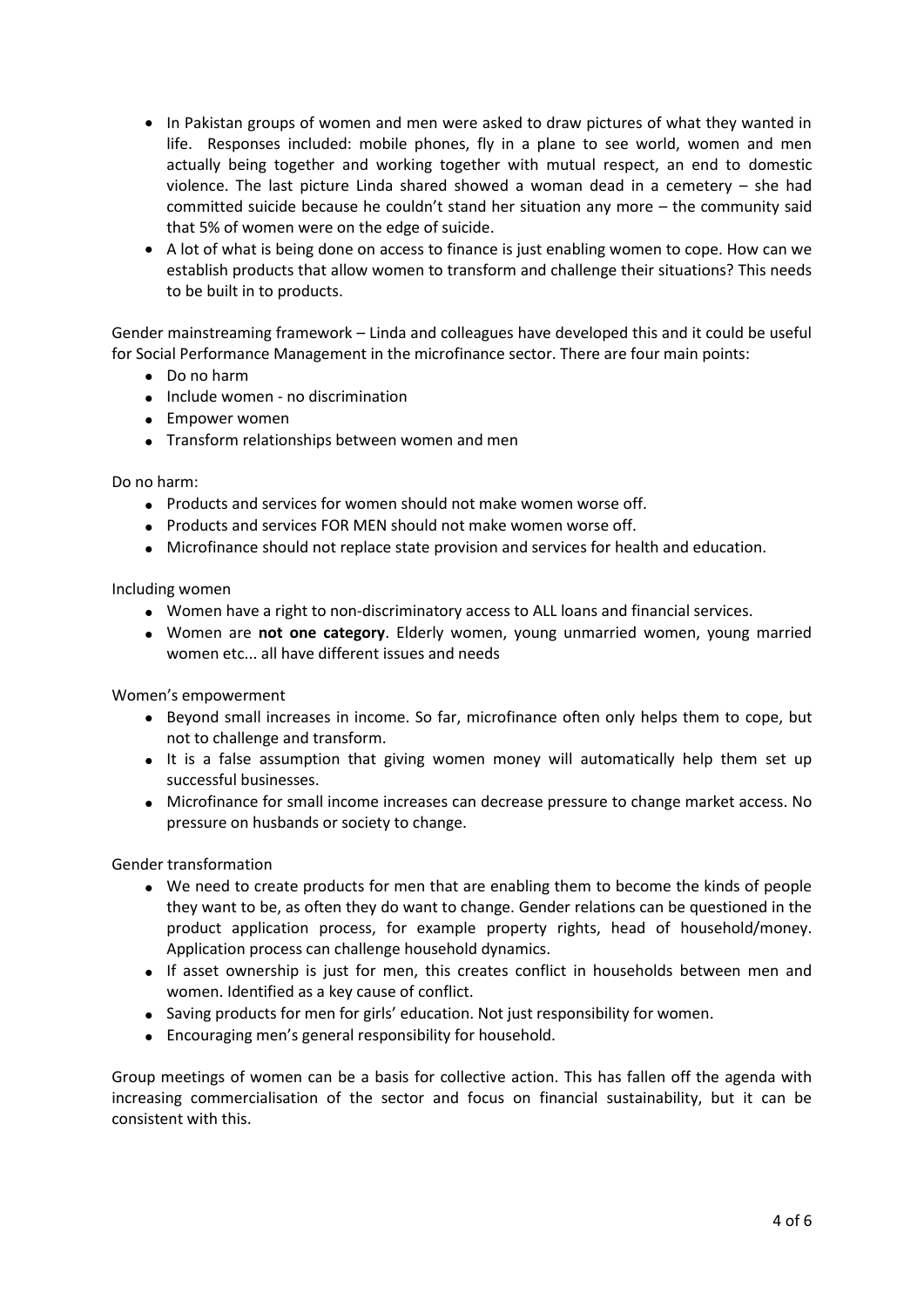### **14:35 – 15:00 Questions**

#### **Anne-France Kennedy, FINCA UK:**

Is what Linda is discussing with regard to groups social capital?

#### **Linda:**

Gender Action Learning System. This gets women and men to think through for themselves where they want to get to with gender relations. In Uganda its use enabled a community to go from 6% to 76% women's land ownership within 15 months. It is a financially sustainable model because it is spread through peer learning.

#### **Sarah Livingstone, Maxwell Stamp:**

How do you persuade men to participate in these sessions?

### **Linda:**

It empowers men too, and lets them think through where they want to go.

#### **Julia Modern, Coordinator, APPG Microfinance**

How do we move the sector towards doing more on gender in the face of the sustainability and commercialisation trends?

#### **Linda:**

There are problems with tracking gender data. One organisation reporting to the MixMarket said that they consistently had precisely 70% of clients who were female, and this didn't vary year to year. When questioned they found that they were collecting data on this on paper but not entering it into their system, and so what they were reporting to Mix was an estimate. Why don't we track whether women are using the loans?

#### **Inez:**

In the drive for commercialisation it is extraordinary how gender-blind the sector has been. CGAP particularly is gender-blind. Empowerment strategies have to be financially sustainable, but they can be.

#### **Lana Hersak, London Rebuilding Society:**

Are there any studies on access to loans by women in the UK especially migrant women?

## **Barry Firth, VisionFund:**

On the marketing point: MFIs are struggling to keep costs low so they can charge low interest rates, but marketing is very expensive.

## **Phyllis SantaMaria, Microfinance without borders:**

Linda has come over to the argument for financial sustainability – what inspired this?